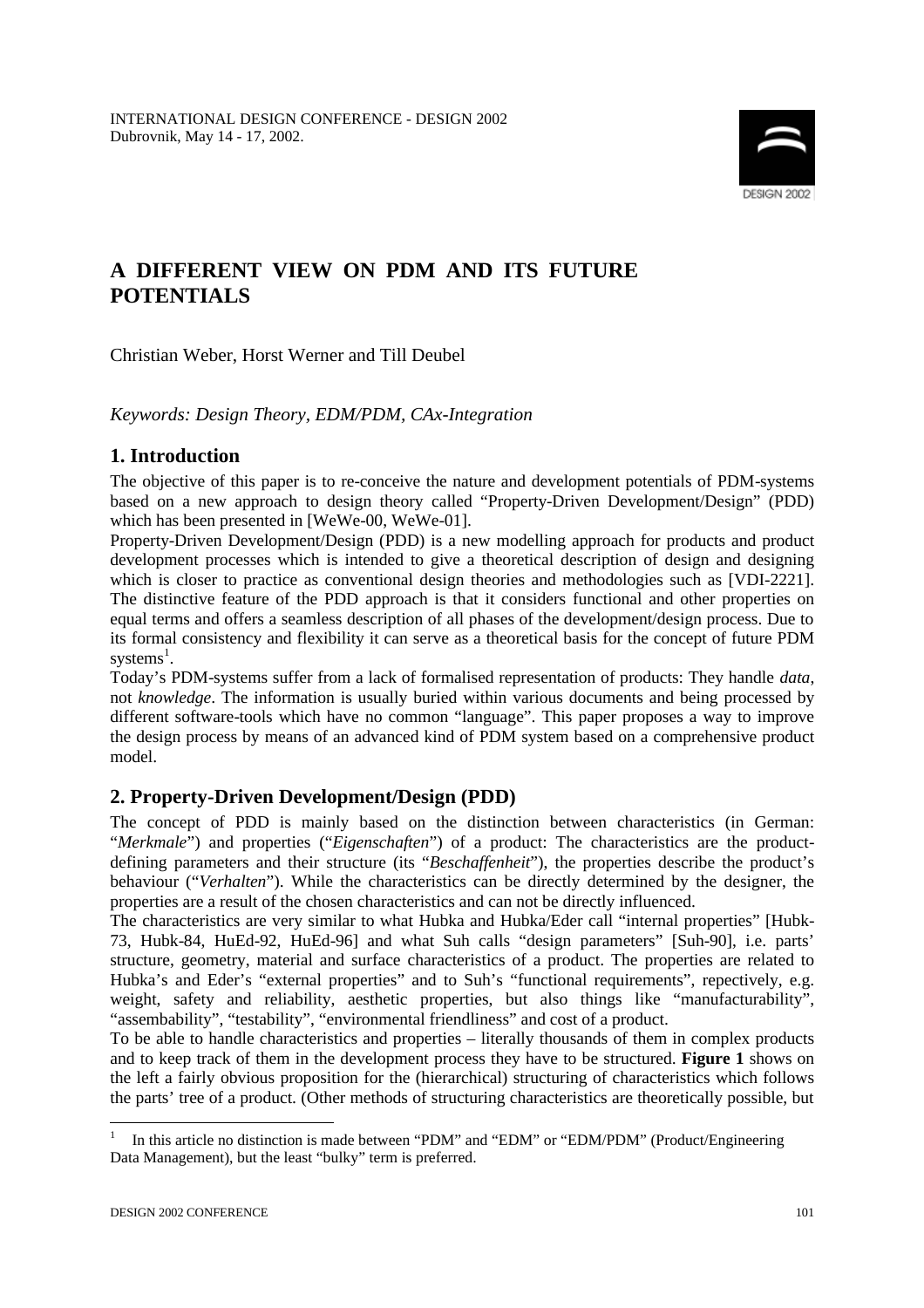not discussed here.) On the right of figure 1 the most important ("top-level") classes of properties are given as a first entry into their structuring. Of course, these also should be structured more deeply by further decomposing them (in any case hierarchically?). It is the authors' opinion that such a decomposition of properties is always specific to individual industries (product classes), often even specific to individual companies within the respective industry. Because the issue of this article is more general no attempt is made here to the further structuring of properties.



**Figure 1**. **Characteristics and properties with the two main relations between the two**

Figure 1 also shows the two main relations between characteristics and properties which correspond with the two main activities in the product development/design process:

- **Analysis:** Based on known/given characteristics of a product its properties are determined or if the product does not yet exist in reality predicted. Analyses can, in principle, be performed via experimentally (e.g. using a prototype) or "virtually" (e.g. using digital simulation tools).
- **Synthesis:** Based on given, i.e. required, properties the product's characteristics are to be determined. Synthesis is the main activity in product development: For the customer mainly (only?) properties are relevant, thus the development/design process begins with a list of required properties. The designer's task is to find appropriate solution patterns and determine/assign their respective characteristics in a such way that the required properties are met to the customer's satisfaction.

In the PDD approach the two main relations between characteristics and properties are modelled in more detail, in principle following a network-like structure. **Figures 2 and 3** show the two basic models for analysis and synthesis, respectively. The expressions used in the figures have the following meaning:

- **Ci:** Characteristics ("*Merkmale*") **Rj:** Relations between characteristics and properties
- **Pj:** Properties ("*Eigenschaften*") **ECj:** External conditions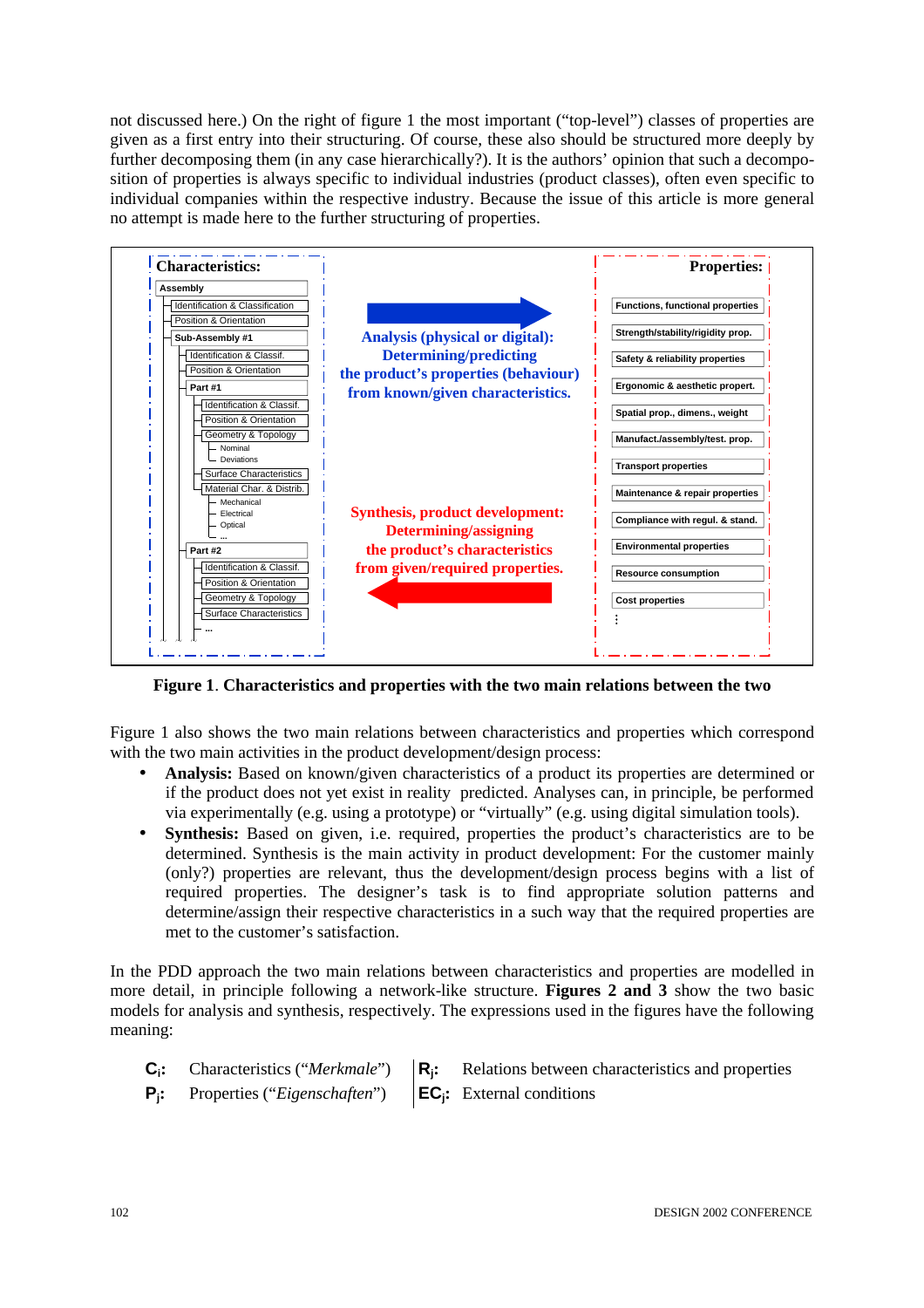



**Figure 2. Basic model – analysis Figure 3. Basic model – synthesis**

Once the product is realised (i.e.: the product's characteristics  $C_i$  are physically given), its properties/ behaviour (**Pj**) can be analysed by measuring and testing (albeit this may be quite time- and moneyconsuming sometimes, e.g. when testing/checking the product's durability). In this case the product itself is the representation of the relations (**Rj**). As is well known, measuring/testing properties alone does not reveal *why* the product behaves as it behaves. To answer this question, abstract models, methods and tools have to be established which are exactly what the relation-boxes (**Rj**) in figure 2 stand for.

During the product development process, however, when there is not yet a finished product, its properties can *only* be analysed by means of appropriate models, methods and tools which represent the relations  $(\mathbf{R}_i)$  and tell about the influences the relevant characteristics  $(\mathbf{C}_i)$  have on the respective properties (**Pj**), thus *predicting* the properties depending on characteristics given at that moment.

Models, methods and tools to realise the relation-boxes could be physical (e.g. [component] prototypes and specified test procedures). But increasingly non-physical models and procedures are applied, in many cases mathematical ones. The table shown in **figure 4** gives a rough list of different (classes of) methods applied for analysing (predicting) a product's properties during the development process.

| Guesswork, estimation      |  | Calculation/simulation                                                                                                             |
|----------------------------|--|------------------------------------------------------------------------------------------------------------------------------------|
| Experience                 |  | - Traditional/simplified<br>- Numerical/computer-supported<br>- Model-based<br>- Rule-based, "fuzzy"<br>- Semantic/neural networks |
| Customer interrogation     |  |                                                                                                                                    |
| Physical tests/experiments |  |                                                                                                                                    |
| Tables, diagrams           |  |                                                                                                                                    |
|                            |  | $\cdots$                                                                                                                           |

## **Figure 4**. **Methods and tools to support (engineering) analysis**

The basic model according to figure 2 needs two additions which are particularly important in the context of "real-life" development/design processes and their computer support (**figure 5**):

• A product may have more properties than the ones originally considered or even required. In PDD they are called "additional properties"  $(R<sub>i</sub>)$ . They may contribute positively or negatively to the considered/required properties or may be not relevant for them. In case that they are considered disturbances, their suppression/diminishing becomes a new required property.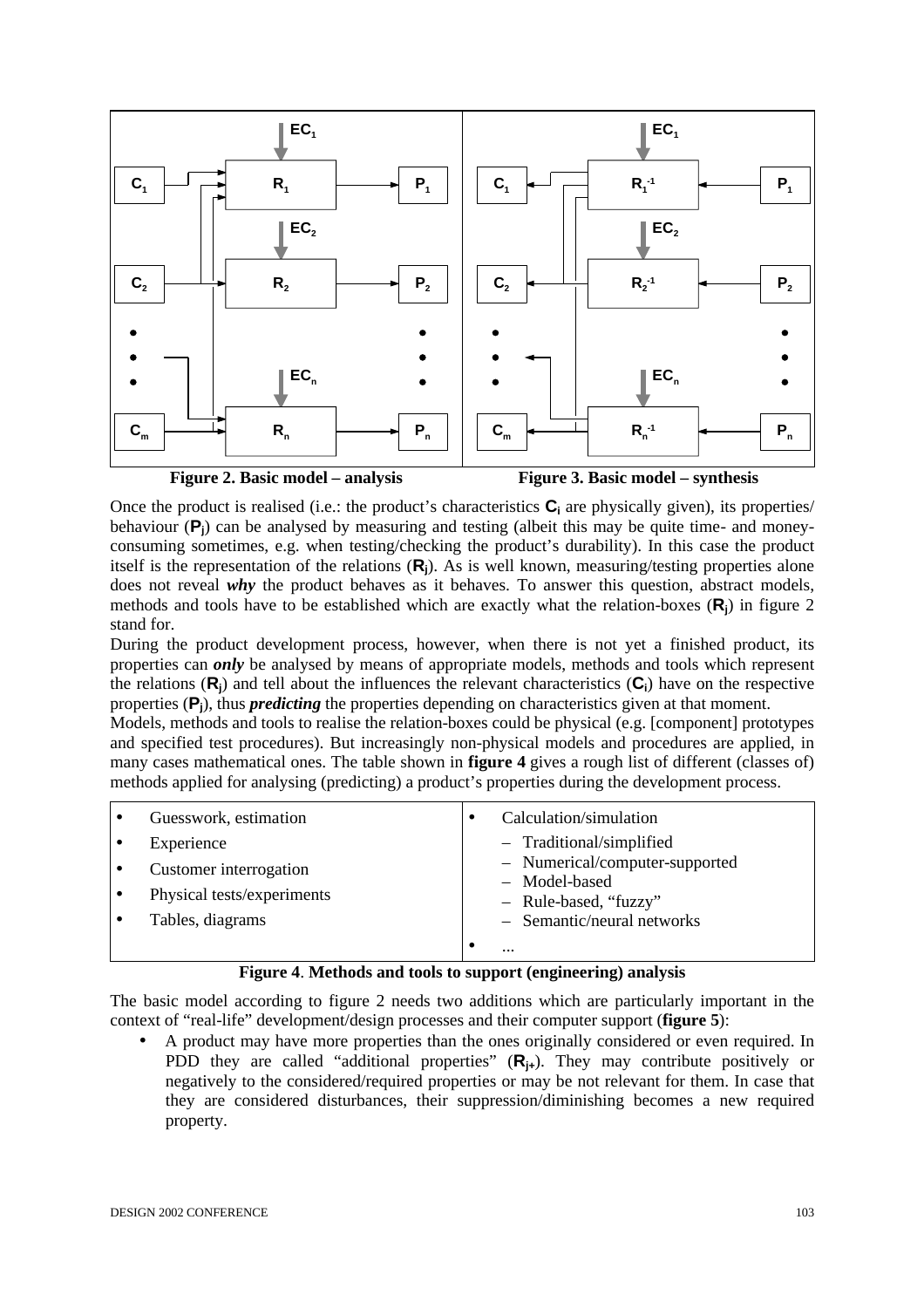

### **Figure 5. Additional properties and internal relations (constraints) between characteristics**

Very often there are fixed relations between different characteristics of a product, e.g. spatial ("element B parallel to A"), geometrical ("same diameter as ..."), or material. In PDD they are called "internal relations between characteristics" (**IRi**). In a mathematical sense these are constraints which decrease the number of free variables on the side of the characteristics. As is well known, some spatial relations as well as geometrical relations can be captured and administered by today's parametric CAD systems.

Synthesis (figure 3) is formally "just" the inversion of analysis (figure 2): Based on given (required), properties (**Pj**) the

product's characteristics (**Ci**) are to be determined. While in nature the "products" (creatures) themselves even during their lifetimes somehow seem to have the ability to modify their characteristics (e.g. structure, geometry, material) according to changed requirements (required properties), in the technical world we are still very far away from concepts like this. Even new approaches such as "adaptronics" stand for much simpler concepts.

Therefore, the only way to do synthesis in engineering is to use "inverted relation-boxes"  $(R_j^{-1})$ according to figure 3 which stand for appropriate synthesis methods and tools. These are sometimes, but by no means always based on models in the scientific sense. The table shown in **figure 6** gives a rough list of different (classes of) methods that can support synthesis, i.e. which can help to determine a product's characteristics from (required) properties during the development process.

| Human genius <sup>2</sup>                                | Methodical approaches                                                |
|----------------------------------------------------------|----------------------------------------------------------------------|
| Association                                              | Inverted calculations                                                |
| - technical patterns<br>- patterns in nature ("bionics") | Computer tools, e.g.<br>- Model-based, e.g. structural optimisation, |
| Experience                                               | genetic algorithms                                                   |
| Standard/catalogue solutions                             | - Semantic/neural networks                                           |
| Collection of rules                                      | $\cdots$                                                             |

## **Figure 6**. **Methods and tools to support (engineering) synthesis**

In this article it is not possible to comment on all the implications of the new approach to synthesis. Considerations on this are to be covered in a book which is in preparation. Only three remarks shall be made, as they have a close relation to the issues discussed here:

• To see synthesis merely as an inversion of analysis is a big over-simplification which has to be discussed in more detail. But here only one aspect shall be mentioned: Even the still very simple basic model according to figure 3 shows that in synthesis conflicts are inevitable,

 $\overline{2}$ 

The same as (quick) association?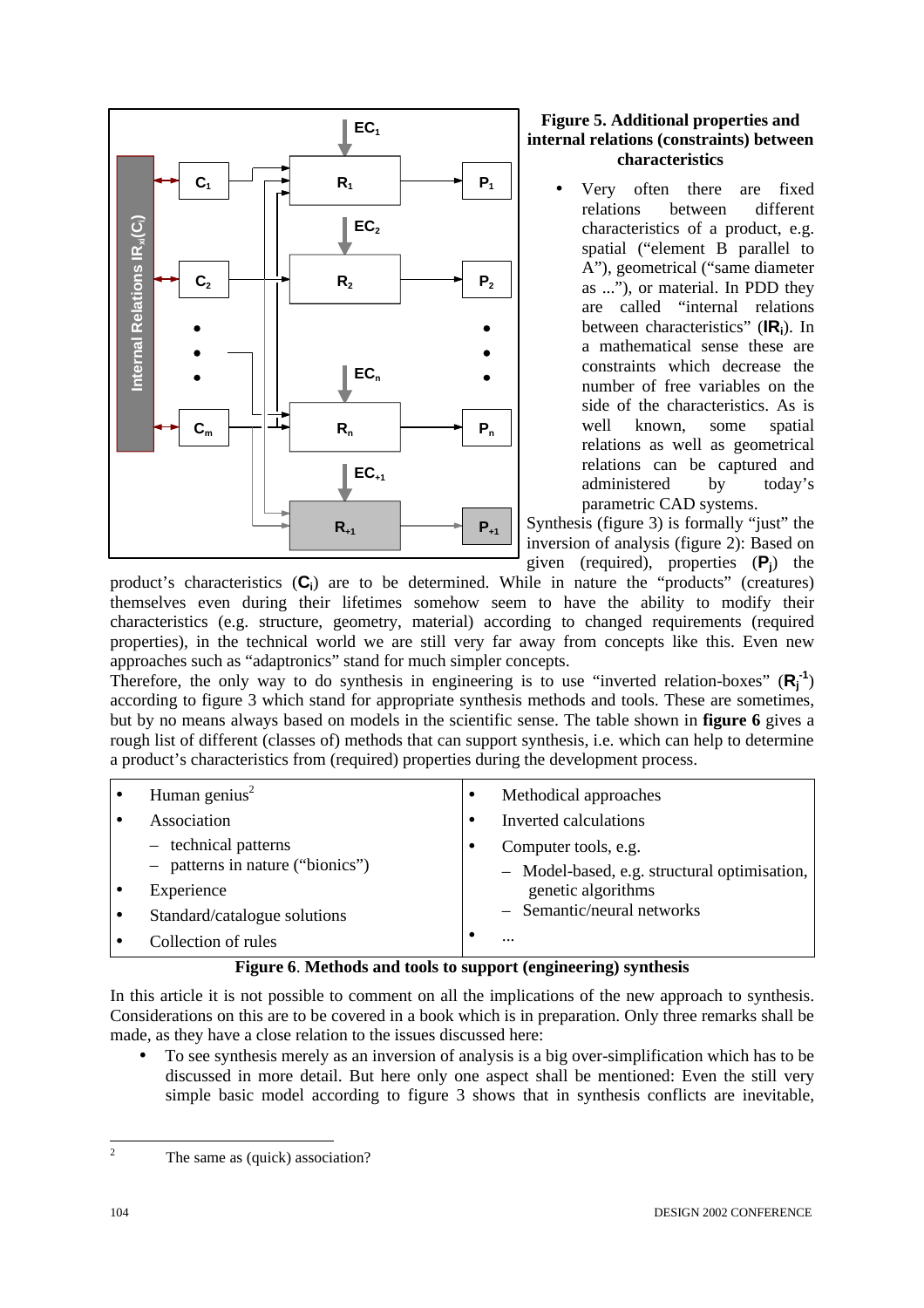because different (required) properties have influences on identical characteristics, and as is well known often adverse ones (**figure 7**).

- The next remark adresses the external conditions (**ECj**): They have great influence both on analysis and on synthesis. This was shown to some extend in [WeWe-01] in the context of DfX (design for X) and shall not be repeated here.
- When again: either in analysis or in synthesis computers are used to model the relations  $\overline{R}_j$  or  $\overline{R}_j^{-1}$ , respectively, the modelling conditions (**MCj**) must be considered (**figure 8**). Otherwise it is not possible to interpret and evaluate the modelling/simulation results correctly.

Based on the considerations on the new approach to modelling products, now the consequences for the modelling of product development processes are introduced. The product development process can be seen as an activity which, in principle ("strategically"), follows the synthesis model according to figure 3, but has in between ("tactically") many analysis steps according to figure 2. During the process in every synthesis **Figure 8. Modelling conditions, important when**  step ever more characteristics of the product are assigned and determined, and in parallel by



**Figure 7. Conflicts in synthesis (schematic)**



**modelling with computers**

means of the analysis steps ever more and ever more precise knowledge of the product's properties/behaviour is generated.

The product development process terminates when

- all characteristics (needed for manufacturing and assembly of the product) are assigned,
- all (relevant) properties can be determined/predicted
- with sufficient safety and accuracy, and
- all determined/predicted properties meet (i.e.: are close enough to) the required properties.

**Figure 9** gives a schematic overview on this interpretation of the product development process. To avoid too much complexity, in this figure only one synthesis-analysis-evaluation cycle is shown (which, of course, is closely related to the so-called TOTE-scheme described in [Ehrl-95]). Therefore, the growing number of characteristics and known properties from one cycle to the next can not be demonstrated directly, but should be borne in mind (there is one figure with this focus in [WeWe-01]). One last aspect of the PDD-process concept introduced here should be mentioned: The term "early phases" has in PDD a quite different meaning than in known design theories and methodologies. Here it is not defined with regard to contents of working steps (e.g. in [VDI-2221]: considering functional aspects and solution principles = working in an early phase), but by the number of characteristics and properties which are already known. Then it is easily understandable (and theoretically explainable) that the same properties (function, strength, safety, ergonomics, manufacturing, cost, ...) have to be considered several times in the process. The difference is that in "early phases", where only a couple of characteristics are given, very simple methods and tools are required (giving a rough calculation/ estimation based on a couple of parameters = characteristics), whereas in "late phases" the focus lies on a calculation/simulation as precise as possible (which is based on and also requires a lot of parameters!). Accordingly, in the product development process, different methods and tools for the analysis of the same properties have to be provided.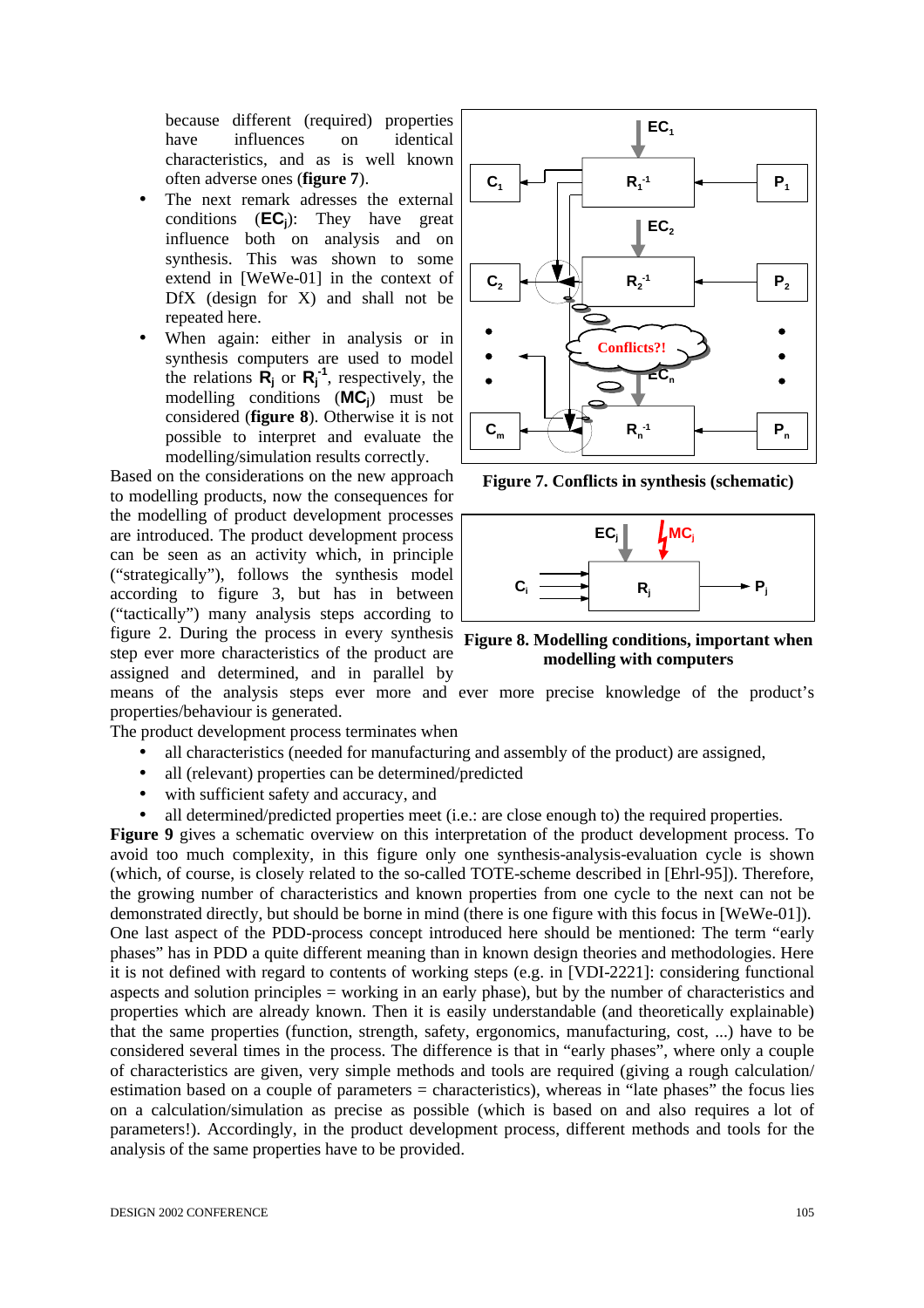

**Figure 9. Product development process (schematic)**

# **3. State of the Art in PDM and CAx**

The environment of today's PDM systems is characterised by the co-existence of various independent tools, each based on its own specific product model. In this environment the PDM system mainly focuses on the administration of computer files generated by these tools without having much access to the actual contents of the files. The workflow management is limited to "static" processing of predefined process patterns.

The co-existence of the CAx tools' specific product models brings along a high redundancy in the (digital) product documentation. Therefore, a "master system" is needed which contains the currently valid model(s) and acts as a source for all tools and systems involved.

By tradition, this is the role of the CAD system, since geometry makes up for the major part of the product-defining characteristics and is needed as a basis for most existing CAx tools. Only recently PDM systems have gained a significant function in product development. But since they don't offer a product model themselves, new required functionalities involving non-geometric product characteristics and properties have been incorporated into CAD systems, emphasising their role as "master system". But this development has bred new problems: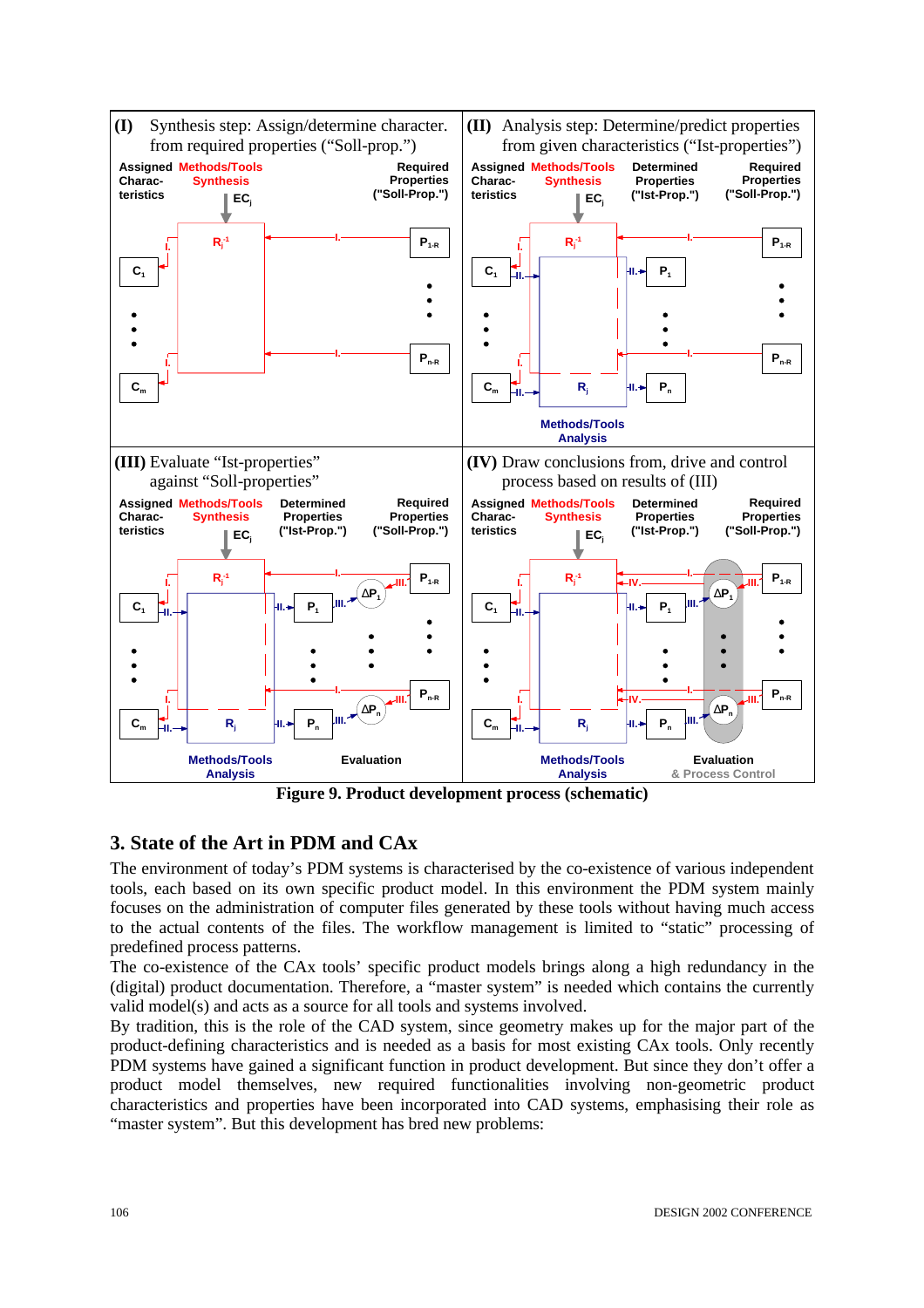- The concept of CAD systems is clearly oriented to geometry processing, and thus all additional product characteristics and properties need to be connected to geometry elements. This impedes a continuous support of the development process, since in "early phases" there is not much geometry (very early: no geometry at all), only required properties. Furthermore it does not seem sensible to structure all product-related knowledge along an assembly hierarchy.
- The "master system" should provide some means for the integration of CAx tools and organise the exchange of data between them. Some CAD vendors "solve" this problem by offering a whole range of further CAx systems which are adapted to their respective CAD system (and vice versa). The CAD customers (and even their component-suppliers) get extremely dependent on their respective vendor, as the system does not offer much support for the integration of third party tools. Unfortunately, the CAD vendors seem to have grabbed a bigger piece of the cake than they can eat, i.e. they don't have the resources to offer all the functionalities all of their customers need.

So a huge effort is put into the integration of third party software into the existing software environment by means of individually developed converters and other auxiliary constructions which in turn further increases the dependency, since the investment in these solutions is lost if and when the CAD system is changed.

It is usually the job of the PDM system to hold together all the loose ends, i.e. to integrate all the partly overlapping system-specific product models which have no common base (apart from geometry) and vary widely in respect to their degree of formalisation.

The biggest deficit is that today's PDM systems don't *know* anything about characteristics and properties of a product, let alone their interrelationships, so they can't really offer a continuous support of the whole product development process as it was discussed in section 2.

# **4. Development Potentials for PDM**

In the authors' opinion, the future "master system" should be an (advanced) PDM system instead of a CAD system. It should be based on a comprehensive product model capable to represent all interesting characteristics and properties and their interrelationships during the whole life-cycle. The following subsections give an overview over the general architecture and advantages of such a system.

## **4.1 Contents of an Advanced Product Model**

As the product development process aims at fulfilling required properties by means of solution patterns which imply certain characteristics, these are the central elements of an advanced product model. The required properties are the very first information appearing in the development of a new product, and they play an important role throughout the whole development process since they must be permanently evaluated against the predicted/verified properties of the solution (see figure 9). In fact, it is the gap between required and predicted properties which drives the development/design process. Therefore, three data structures make up the core of a product documentation from the PDD point of view (the term "list" is only used for the sake of simplicity and does not imply the form of implementation):

## *4.1.1 Property List*

This list is actually a hierarchy of property classes and contains all considered properties which are mainly *required* properties. For each property the following should be known:

- Required value or interval ("Soll-value", if at all quantifiable)
- Currently estimated value ("Ist-value")
- References to methods/tools to predict/verify the property
- Accuracy of estimation
- References to solution patterns and characteristics influencing the property, preferably including sensitivity to those characteristics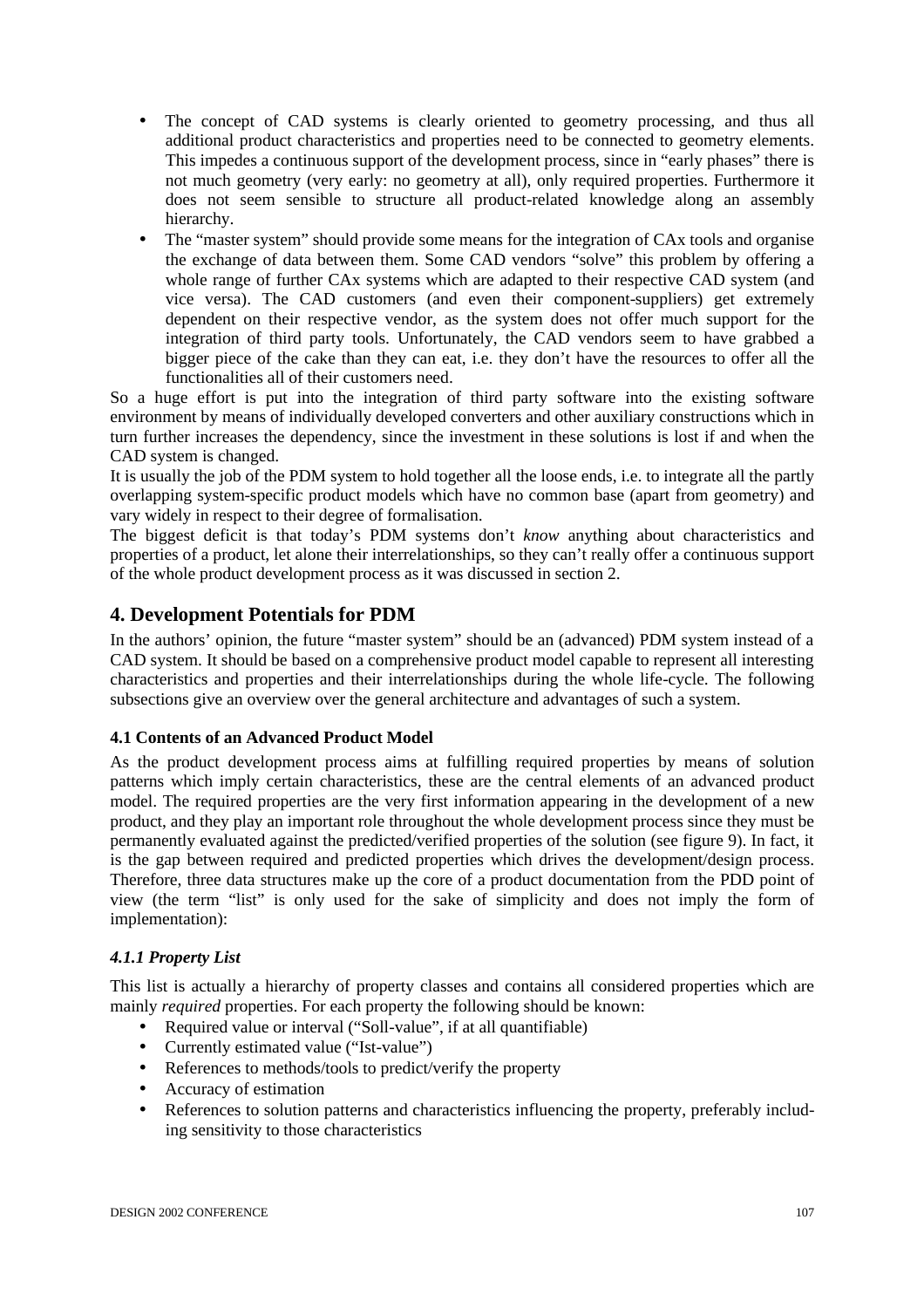- References to the life-cycle partner systems<sup>3</sup> influencing the property
- Persons/teams responsible for the property<sup>4</sup>

## *4.1.2 Solution Patterns and Characteristics*

The solution patterns could be organised in cards/records of different abstraction levels where a card may represent a solution sketch, an organ, an assembly, a part or even a geometrical region ("feature" in the traditional sense). Each of these cards should contain the following information:

- Main characteristics, including geometry (if applicable)
- Assigned values for characteristics, including "rigidity" (value unknown/preliminary/fixed)
- References to affected properties (marked as intentional or side-effects)
- Constraints, i.e. references to connected characteristics
- References to methods/tools to determine appropriate values for the characteristics based on the values of related properties
- References to alternative solutions/solution patterns
- Remarks about why this solution pattern has been chosen, including references to constraints/ properties which have influenced this decision
- Persons/teams responsible for the solution patterns/characteristics<sup>4</sup>

# *4.1.3 List of Open Problems*

In order to be able to find solutions which make use of synergy-effects, it seems sensible to keep a list of open problems. This list must be based on the results of the evaluation between "Ist"- and "Soll" properties (see figure 9 (III/IV)) and shows the area of current work.

Typically there are three stages of current activities which can be characterised by the number of characteristics of the solution patterns which are known:

- No characteristics known at all: A combination of required properties is given, but no wellproven solution pattern is known. This corresponds to the conceptual stage in [VDI-2221] and only occurs in original design. The first task in the development process is to find or establish appropriate solution principles.
- Several alternative solution principles are known: The alternatives are to be evaluated in order to predict if and to which degree they are capable to fulfil the required properties. This usually involves considerable elaborating of these alternatives in the first place in order to prepare a sufficient base for an exact evaluation.
- A solution pattern is chosen and partly detailed, but in its current state of elaboration the characteristics as well as the properties are not yet completely determined. This corresponds to the detailing phase of [VDI-2221].

The list of open problems contains all properties which are not yet predicted or fulfilled and references to the solution patterns influencing these properties. It indicates the current state of elaboration of these solution patterns and constraints between them. The list of open problems can be derived from the lists of properties and solution patterns if these are kept up-to-date during the whole development/ design process, so it is not a constituent part of the product model, but a certain important view on this information.

l

<sup>3</sup> E.g. the manufacturing/assembly/testing systems for the life-cycle phase of production, but also things like the service/repair infrastructure, even the social environment the product has to be operated in. As was shown in [WeWe-01] the external properties (**ECj**) in the PDD product and process models introduced in section 2 of this article can be seen as the properties of the respective life-cycle partner systems.

<sup>4</sup> At present we find almost universally a distribution of responsibilities according to components and parts, i.e. according to solution patterns and their characteristics. Why don't we think at least in some respects about distributing responsibilities according to properties? The authors have the impression that a certain part of the restructuring in companies (e.g. matrix-organisation, cross-sectional responsibilities) stem exactly from that question.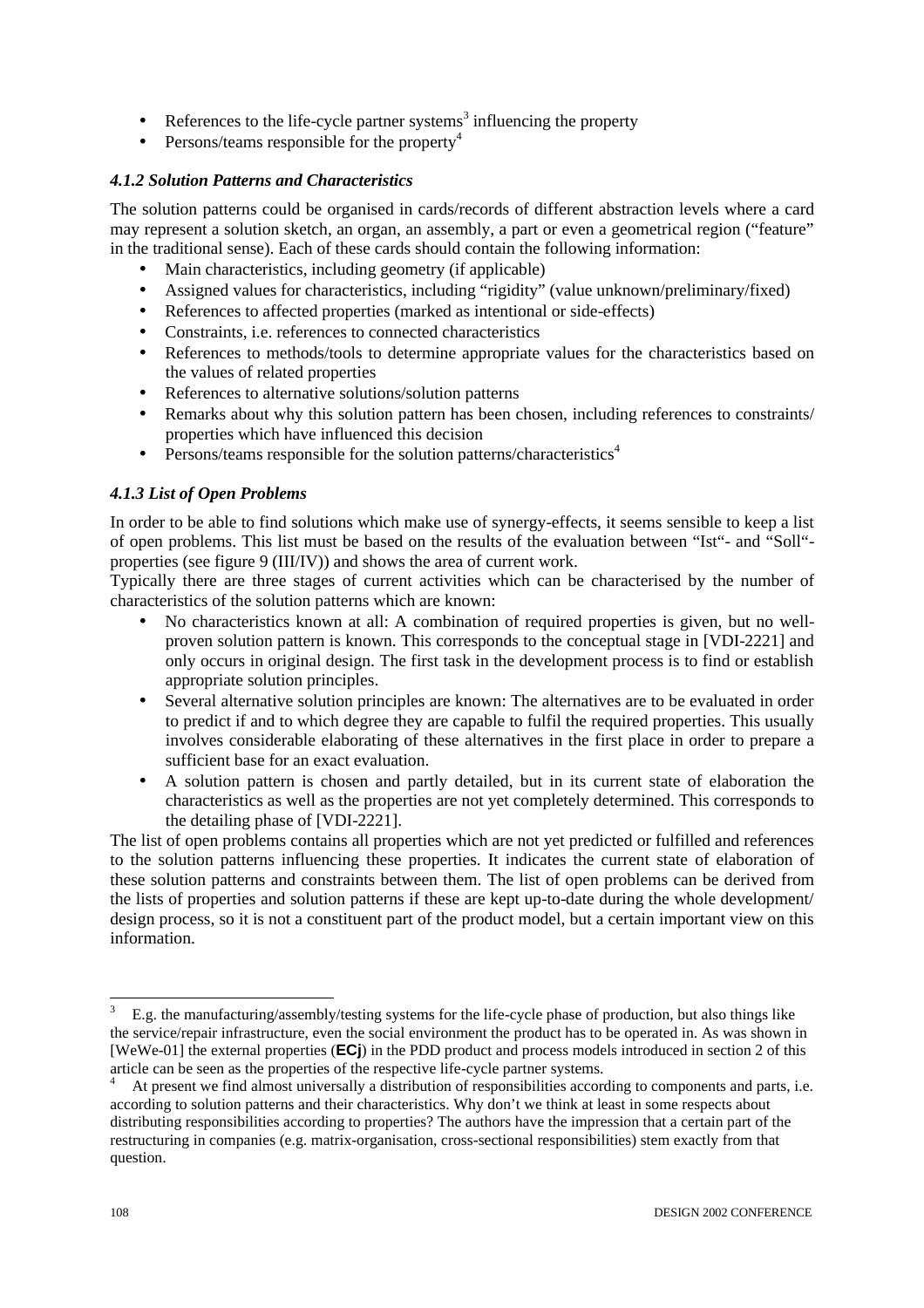#### **4.2 Supporting the Design Process**

#### *4.2.1 Identifying Design Degrees of Freedom*

With the formalised lists explained in section 4.1, possible conflicts or synergy-effects can be identified more easily in the early stages. Furthermore, they help to identify the design degrees of freedom which can be used to solve a problem. Design degrees of freedom are those characteristics of solution patterns or life-cycle partner systems which affect the considered properties and are not yet definitively determined, either explicitly or implicitly, by constraints.

#### *4.2.2 Process Control*

As was described in the sections above from different points of view, the actual driver of the product development/design process is the continuous evaluation of properties of the solution and even more so the comparison of the results against the required properties (see figure 9). Therefore, the most important pre-requisite for enhanced PDM systems is that they are put into a position to keep track of the sequence of the synthesis-analysis-evaluation cycles and their results. In an ideal scenario exactly this "knowledge" is used by the PDM system to control the process and not as is the case today predefined and in consequence rather inflexible process patterns.

#### *4.2.3 Enhancing Cooperative Work/Simultaneous Engineering*

An aspect of increasing importance in PDM development is workflow management. While in conventional approaches the assignment of persons to certain activities or development states is more or less fixed, a system based on an extended product model can associate persons to certain characteristics and property classes. This allows for a much more flexible determination of who is affected by a certain design decision.

A further advantage of having *one* consistent product model covering the whole development process is that teams responsible for different life-cycle phases of the product have simultaneous access to the current state of the design and therefore can identify conflicts much earlier than in a conventional procedure, where a product model is passed on to the "next" team only when a certain state of maturity is achieved.

The development process in big teams is usually an iterative procedure: The developers/designers tend to create a solution which is mainly oriented by functional aspects in the first place. Experts for other life-cycle phases (which frequently are the developers/designers/providers of the respective life-cycle partner systems) evaluate the design from their point of view and ask for changes. The developers/designers responsible for the product modify the design and it is re-evaluated.

Since the time to market is being constantly decreased, there is less time for these iterations. Consequently there is a growing pressure on the developers/designers to get everything right in the first place. But due to the big number of relevant life-cycle partner systems and corresponding properties, acquiring all the necessary expertise would overburden the designers.

The developers/designers can only be supported if the respective experts can participate in crucial decisions from the beginning. This can be achieved by modelling the relationships between characteristics and affected properties (e.g. by referring to the persons responsible for crucial properties in the property list, see section 4.1.1!). An additional benefit can be achieved by referring to the methods/ tools to evaluate the effects of design decisions to certain properties directly from the product model.

The PDM system could also handle parallel design alternatives to offer the experts involved a possibility to take part in the selection of an alternative and, in consequence, to avoid the elaboration of solutions which are not viable. The number of required iterations should significantly decrease if all experts concerned can comment on all design alternatives from the beginning. The ability of the chosen product model to represent solutions *before* the exact geometry is determined, is vital for conveying those early alternatives.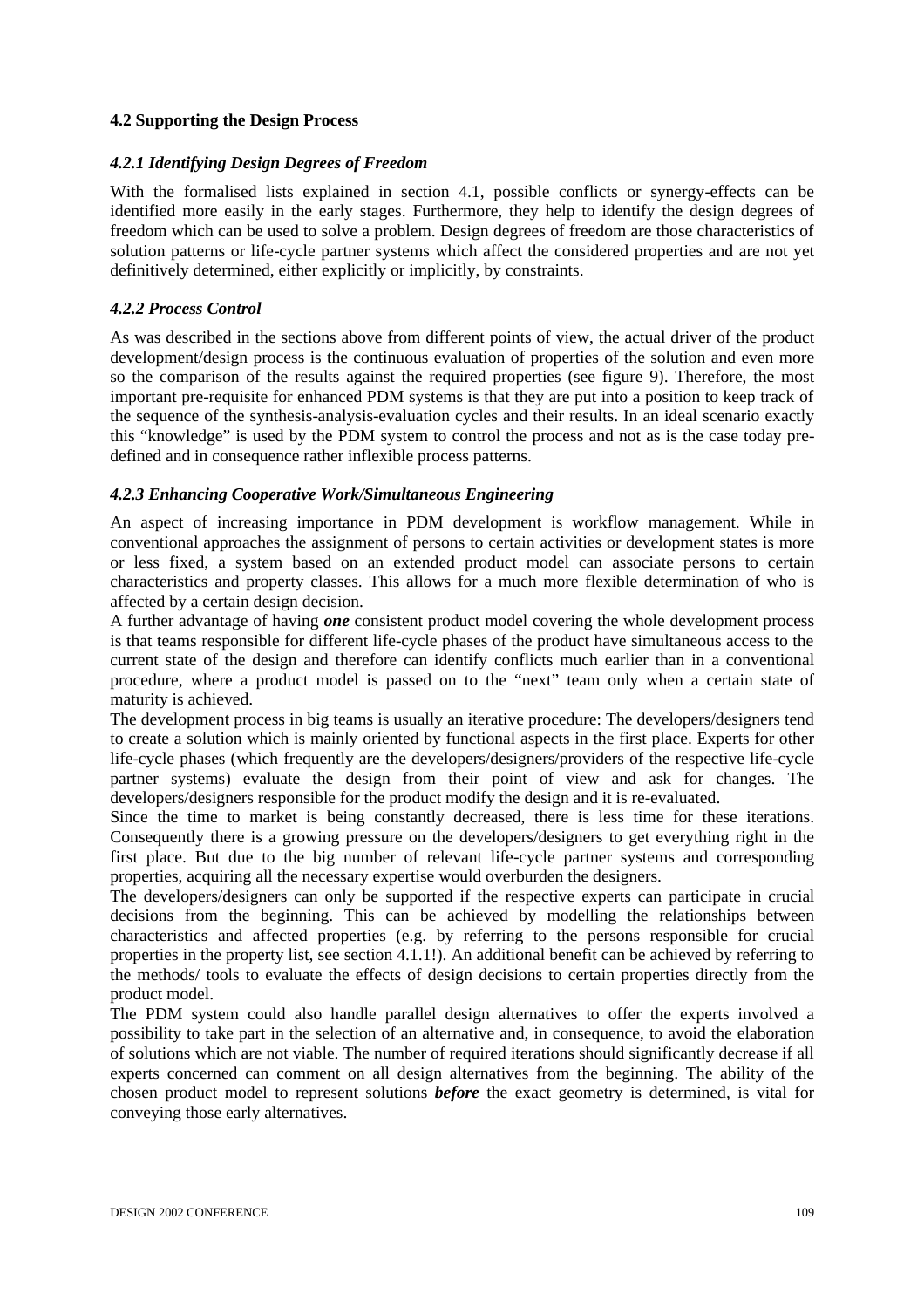### *4.2.4 Integration of CAx tools*

If the "master system" is based on a comprehensive and consistent product model, the roles of other CAx (including CAD) systems change significantly. Ideally they would not contain redundant parts of the product model, but rather act as "service-providers" which administrate specific parts of the product model and determine certain properties (analysis) or characteristics (synthesis).

So, the CAD system would still handle geometry, but nothing else. It would offer direct access even to parts of the geometry by means of standardised procedures which can be addressed and utilised by the master system. The master system would only handle "pointers" to the geometry (parts) representing certain solution patterns. By means of these pointers it could pick the respective geometry and pass it on to another system which might evaluate a certain property. It might as well call procedures to extract certain properties (like volume or cross section area) directly from the CAD model.

The PDD view facilitates continuous computer support in so far as it proposes that there is no fundamental difference between "early" and "late" phases. The integration of non-geometric characteristics and properties in a product model allows for a representation of requirements/specifications from the beginning, i.e. at a time when maybe no characteristics are known at all. The successive determination of solution patterns, assignment of their characteristics, prediction of properties and comparison with the specifications (required properties) is a continuous process which can completely be supported by the computer if an appropriate product model is provided.

Important in the "early phases" are relations  $(R_j, R_j^{-1})$ , see figures 2 and 3) which are based on very few characteristics and properties and often can't be put in equations. Typically this kind of relations is not yet put in computer models, but hidden in the minds of experienced designers. Thus it is important to find an appropriate representation for rather vague interdependencies which is close to natural language but still accessible for algorithms. Semantic nets, which are increasingly discussed in the public, could offer such a representation.

### *4.2.5 Design Re-Use*

One of the most obvious benefits of an extended product model is the use of formalised solution patterns (templates) and past designs which convey design knowledge. This mainly refers to the kind of advanced features which have been developed in research [Webe-96, VaWe-99a, VaWe-99b]. While a completely explicit product model enables the distributed development and arbitrary combination of such features, the formal declaration of their characteristics and properties allows for well-structured catalogues and partly automated selection steps of solution patterns for required properties.

A similar field is the formalised representation of life-cycle partner systems which can also be supplied by means of electronic catalogues. An important advantage of such a formalised representation is that the reasons for certain constraints can be tracked and thus the applicability of these constraints can be verified. Furthermore, potential design degrees of freedoms can be identified in life-cycle partner systems which is a very important aspect in simultaneous engineering.

## **4.3 Implementation Issues**

It is well known that an advanced support of development activities by means of computers is mainly a problem of the employed product model. The gap between the possibilities demonstrated in research systems and the poor support commercial CAx systems can provide is mainly due to the lack of a sensible standardised product model. The immense effort spent on the definition and implementation of the STEP standard and the fact that STEP is still mainly used to exchange geometry and aggregtion information imply that a conventional approach can not solve the product model issue.

The key to a new kind of product model covering a wide range of characteristics and properties may be object-oriented modelling with soft-coded algorithms. Such a completely explicit product model at the same time offers a high flexibility and a high degree of formalisation by including the necessary knowledge into the product model instead of into the CAx systems [WeWe-98, WeWe-99,Wern-01].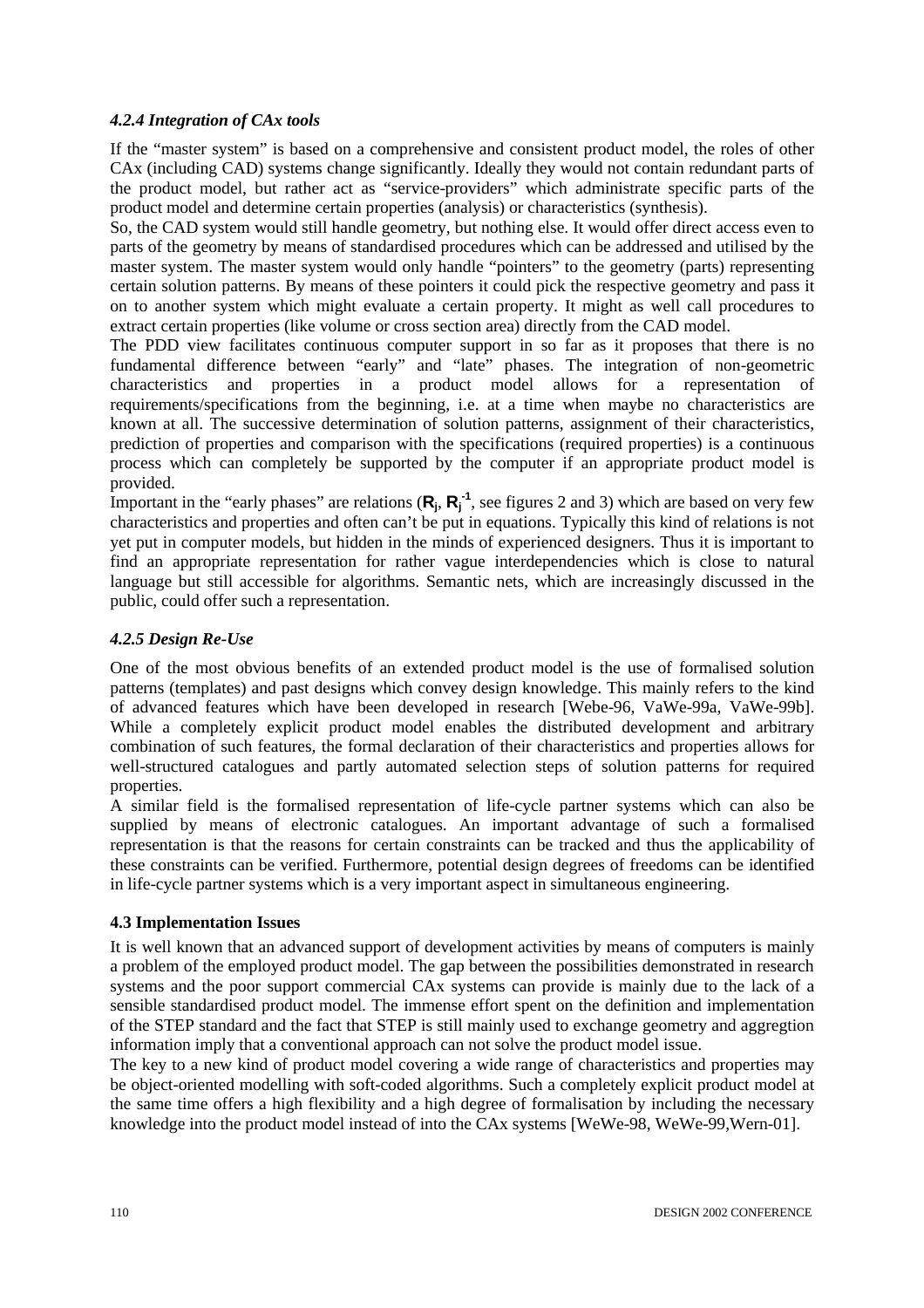This concept is essentially based on a modelling language which is able to describe any characteristics/properties as well as the corresponding algorithms (relations) and which is interpreted by the master system. The role of the other CAx systems in this context is to provide basic data structures and functions to manipulate them. Since the master system can delegate the more sophisticated tasks to the respective CAx systems, it needs only a very basic functionality itself and therefore can be implemented with relatively low effort.

The product model itself is highly formalised and contained in knowledge modules which represent the current design as well as generic solution patterns (templates, "features"), OEM-parts, life-cycle partner systems or even tools to evaluate relations  $(R_j, R_j^{-1})$  which are not covered by standard CAx systems. It is very likely that with the establishment of such a master system a new market segment for knowledge modules will emerge. Since the knowledge modules can be arbitrarily added to a product model without changes in the "master system", the free market may solve the problem of supplying any required functionality which a single CAD supplier can never achieve.

The knowledge modules define all relevant characteristics and properties of the current design as well as the case-specific relations  $(R_j, R_j^{-1})$ . They can also provide knowledge on life-cycle partner systems (at least incorporate relevant external conditions **EC<sup>j</sup>** which are determined by those partner-systems) and modelling conditions (**MCj**). The master system interprets this language and links formal relations (**Rj**) to the corresponding functionality of different specialised CAx systems.

Example: A relation defined in the product model might be "part.weight = part.volume  $\times$  material. density". While the material density is a simple scalar characteristic that may be stored in the master system, the exact determination of the part's volume is a task which should be carried out by a CAD system. The master system therefore needs to pass through the request for the part's volume to the respective CAD system.

Other relations may be formulated more vaguely, sometimes even verbally in text documents. This is the classic domain of PDM systems, and the challenge is to incorporate these into a highly formalised product model as described above. While a computer won't be able to understand the content of a text document before long, it is possible to link the document to the corresponding characteristics and properties.

# **5. Summary**

Today, many aspects of the product life-cycle can already supported by different CAx tools. Since they often use more or less incompatible data or product models, it is necessary to work with converters or to stick to the software (family) of one CAx supplier in order to be able to use product data throughout the whole development/design process or even to re-use data/solutions from the past.

In this article, a new approach of modelling products and, consequently, product development processes is introduced (PDD – property-driven development/design), and conclusions are drawn from it concerning architecture, functionalities and realisation of advanced PDM systems. The proposed advanced PDM system uses a consistent, redundancy-free product model which not only handles the characteristics of the solution, but also its properties and the relations between the two categories.

Thus the PDM system could help to show how a change of the characteristics would affect the properties and vice-versa. The system integrates design tools for different phases of product development. Collaborative and simultaneous engineering is supported by providing access to the current state of development/design for all people involved in the process and by handling different design alternatives.

Finally, some implementation issues are discussed, based on the authors' experiences from realising prototype systems in related fields.

#### **References**

*[Ehrl-95] Ehrlenspiel, K.: Integrierte Produktentwicklung. Hanser, München, 1995. [Hubk-73] Hubka, V.: Theorie der Maschinensysteme. Springer, Belin, 1973 (1. ed.). [Hubk-84] Hubka, V.: Theorie technischer Systeme. Springer, Berlin, 1984 (2. ed. of [Hubk73]). [HuEd-92] Hubka, V.; Eder, W.E.: Einführung in die Konstruktionswissenschaft. Springer, Berlin, 1992. [HuEd-96] Hubka, V.; Eder, W.E.: Design Science. Springer-Verlag, Berlin, 1996.*